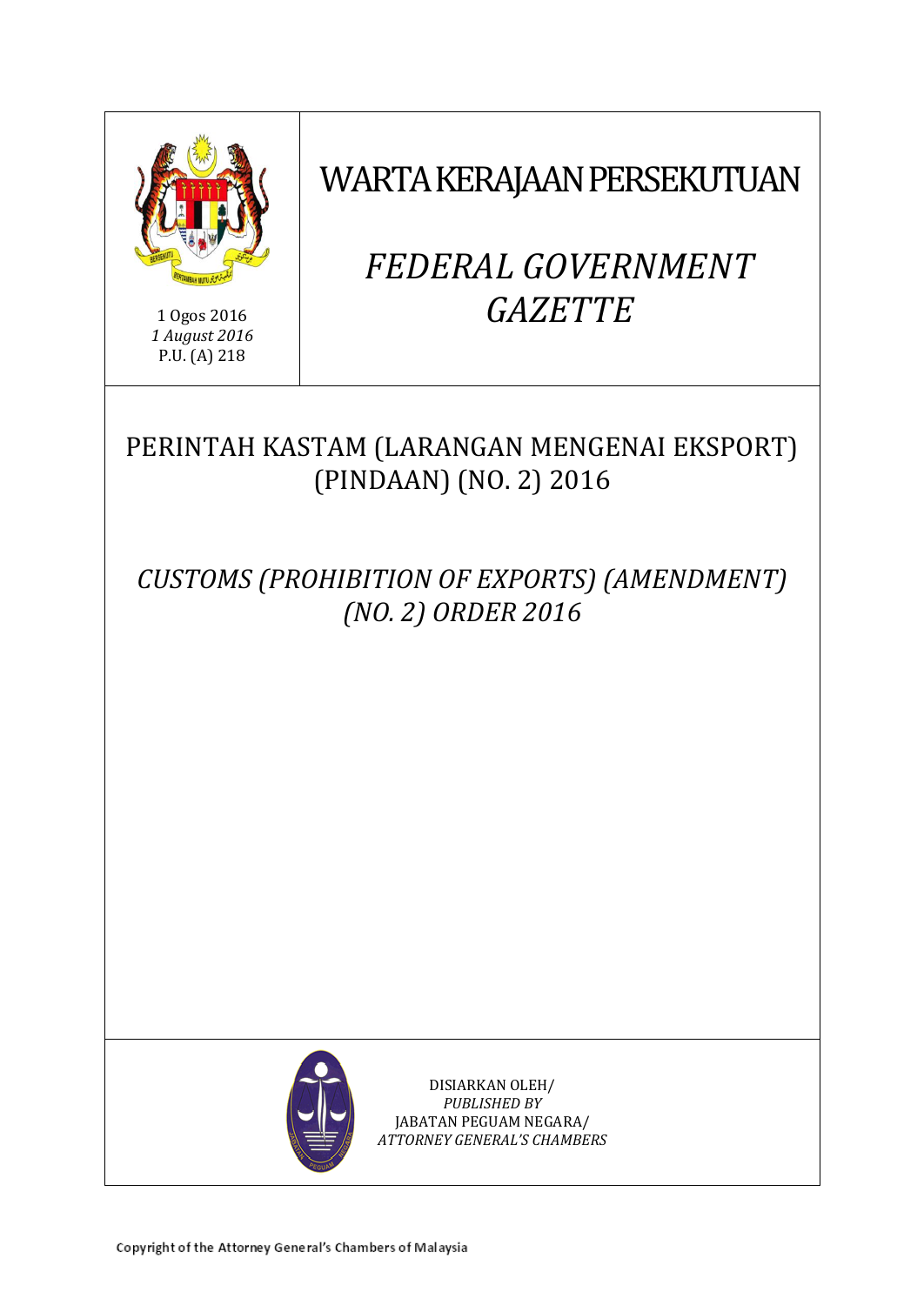### AKTA KASTAM 1967

## PERINTAH KASTAM (LARANGAN MENGENAI EKSPORT) (PINDAAN) (NO. 2) 2016

PADA menjalankan kuasa yang diberikan oleh subseksyen 31(1) Akta Kastam 1967 [*Akta 235*], Menteri membuat perintah yang berikut:

#### **Nama dan permulaan kuat kuasa**

1. (1) Perintah ini bolehlah dinamakan **Perintah Kastam (Larangan Mengenai Eksport) (Pindaan) (No. 2) 2016**.

(2) Perintah ini mula berkuat kuasa pada 1 September 2016.

### **Pindaan Jadual Kedua**

2. Perintah Kastam (Larangan Mengenai Eksport) 2012 [*P.U. (A) 491/2012*] dipinda dalam Jadual Kedua—

- *(a)* berhubung dengan butiran 12 dalam ruang (5) di bawah kepala "*Ministry/Department/Statutory Body Issuing Licence*", dengan menggantikan perkataan "Ministry of International Trade and Industry" dengan perkataan "Ministry of Domestic Trade, Co-operatives and Consumerism";
- *(b)* berhubung dengan butiran 13 dalam ruang (5) di bawah kepala "*Ministry/Department/Statutory Body Issuing Licence*", dengan menggantikan perkataan "Ministry of International Trade and Industry" dengan perkataan "Ministry of Domestic Trade, Co-operatives and Consumerism";
- *(c)* dengan memotong butiran 15 dan butir-butir yang berhubungan dengannya; dan
- *(d)* dengan memotong butiran 17 dan butir-butir yang berhubungan dengannya.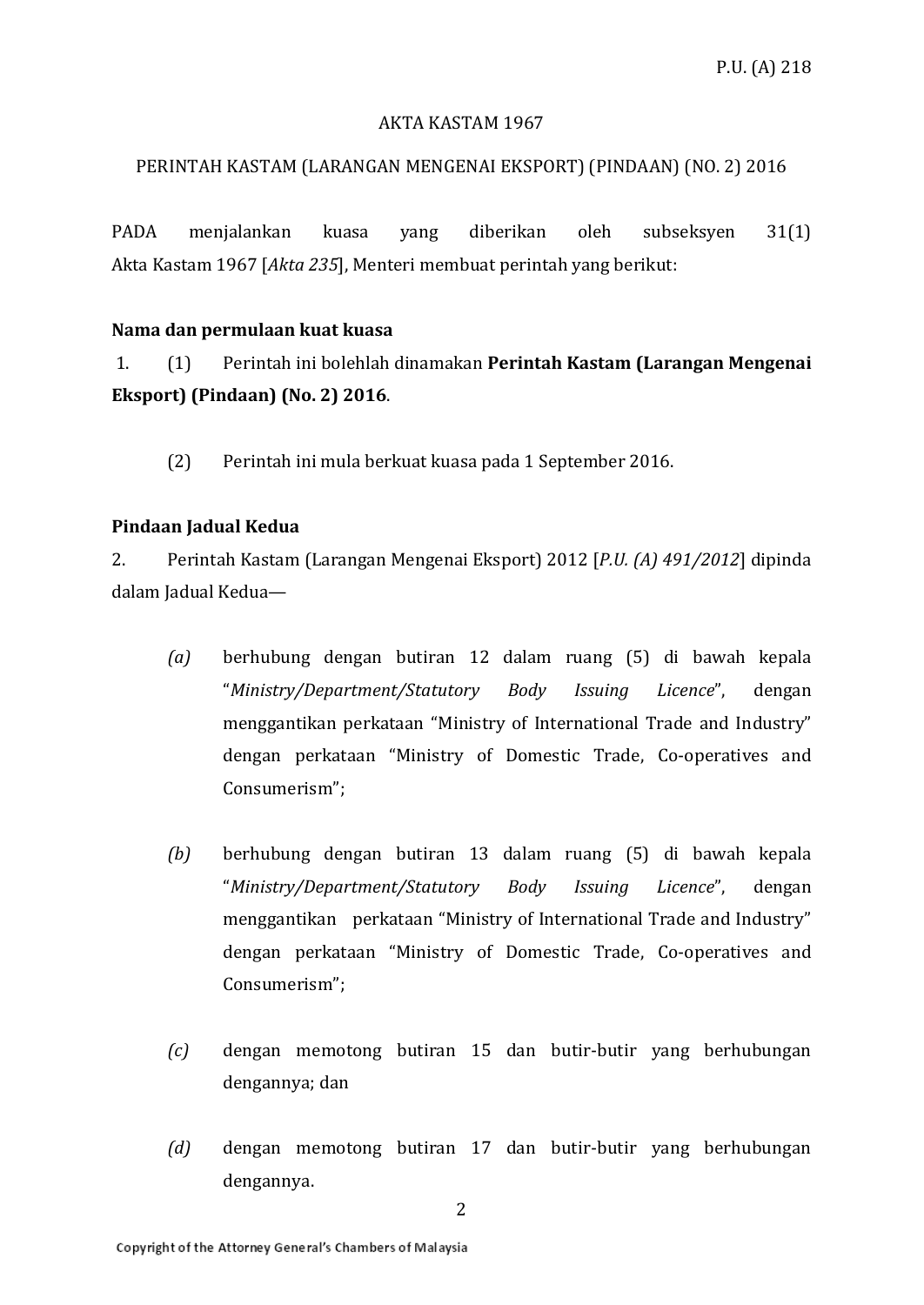Dibuat 14 Julai 2016 [SULIT KE.HT(96)669/15-36/Klt.18/SK. 26; Perb. 0.9060/18/JLD.33 (SK.8); PN(PU2)338C/XXV]

> DATUK JOHARI BIN ABDUL GHANI *Menteri Kewangan Kedua*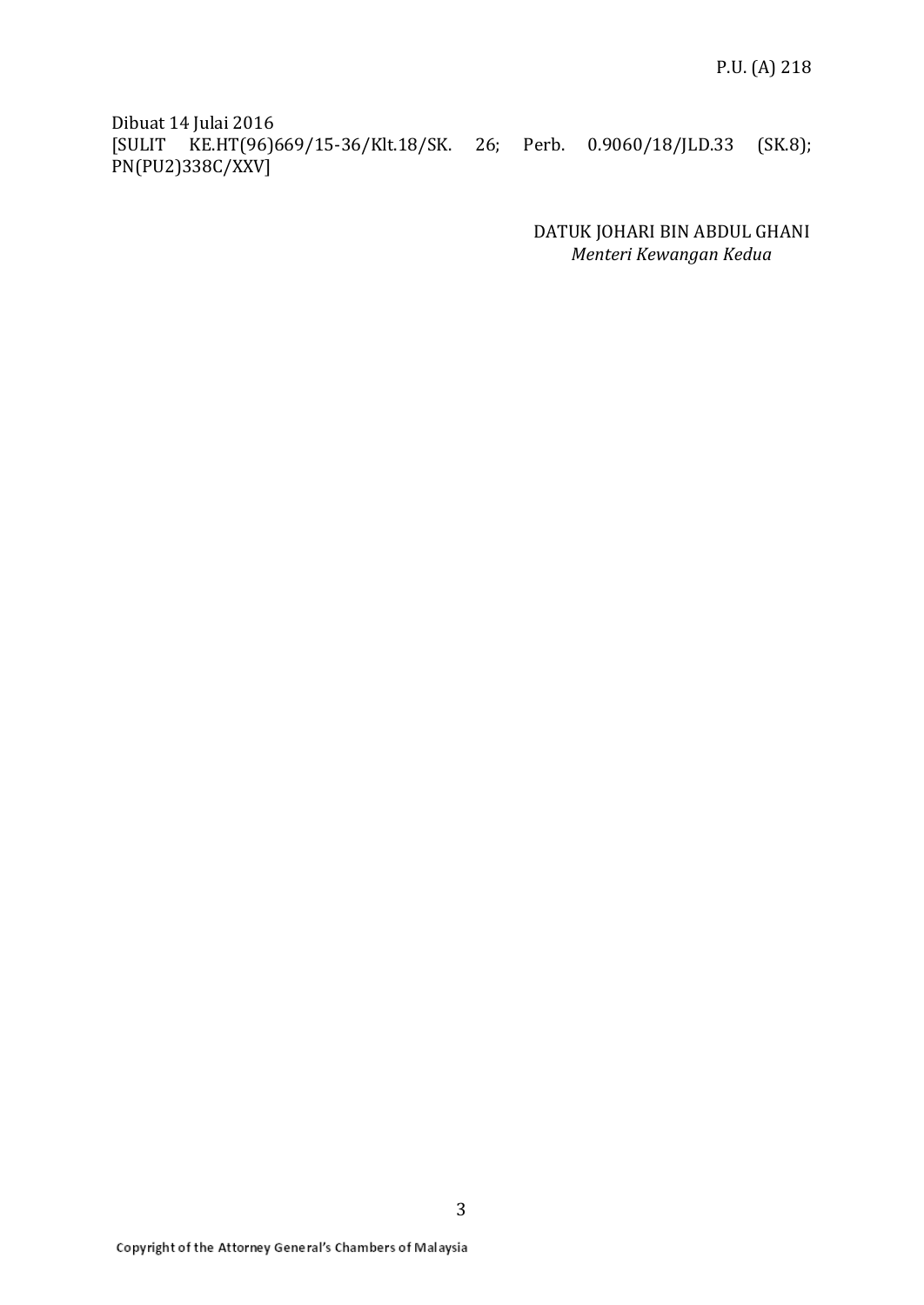#### CUSTOMS ACT 1967

#### CUSTOMS (PROHIBITION OF EXPORTS) (AMENDMENT) (NO. 2) ORDER 2016

IN exercise of the powers conferred by subsection 31(1) of the Customs Act 1967 [*Act 235*], the Minister makes the following order:

#### **Citation and commencement**

1. (1) This order may be cited as the **Customs (Prohibition of Exports) (Amendment) (No. 2) Order 2016**.

(2) This Order comes into operation on 1 September 2016.

#### **Amendment of Second Schedule**

2. The Customs (Prohibition of Exports) Order 2012 [*P.U. (A) 491/2012*] is amended in the Second Schedule—

- *(a)* in relation to item 12 in column (5) under the heading "*Ministry/Department/Statutory Body Issuing Licence*", by substituting for the words "Ministry of International Trade and Industry" the words "Ministry of Domestic Trade, Co-operatives and Consumerism";
- *(b)* in relation to item 13 in column (5) under the heading "*Ministry/Department/Statutory Body Issuing Licence*", by substituting for the words "Ministry of International Trade and Industry" the words "Ministry of Domestic Trade, Co-operatives and Consumerism";
- *(c)* by deleting item 15 and the particulars relating to it; and
- *(d)* by deleting item 17 and the particulars relating to it.